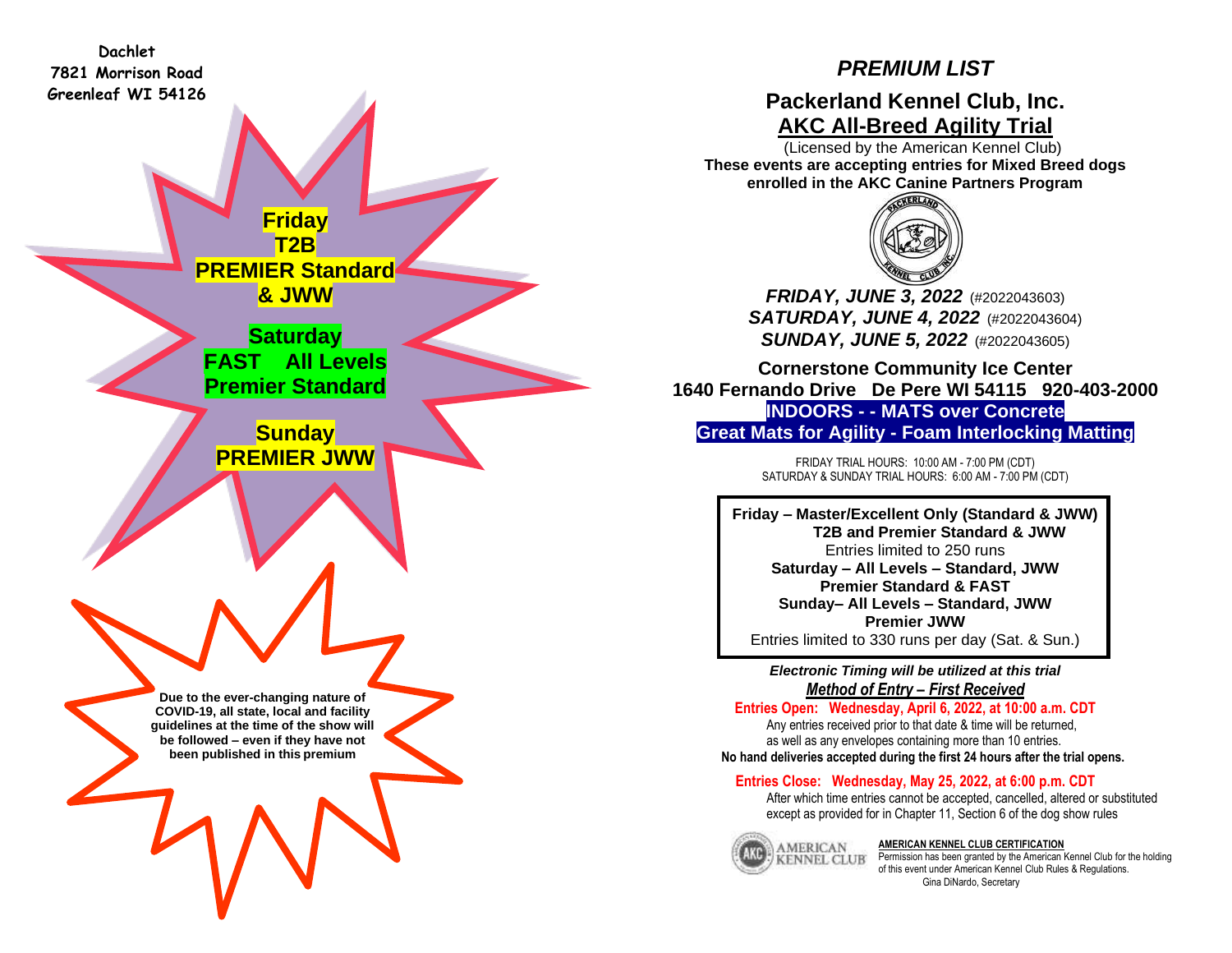## **Packerland Kennel Club Officers & Board of Directors**

| 875 Twin Creeks Road * Sobieski WI 54171 * 920-660-4500 * bairae2@gmail.com |
|-----------------------------------------------------------------------------|
|                                                                             |
| Director of TrainingCheryl Sulewski                                         |
|                                                                             |
| Kristie Katch, Patt Nowak, Cheryl Sulewski, Karen Zoelle                    |

## **TRIAL COMMITTEE**

| Emily Barnes * 847 Mandalay Terrace * De Pere WI 54115                      |
|-----------------------------------------------------------------------------|
| 920-366-5572 ebarnes@gmail.com                                              |
| Kathy Dachlet * 7821 Morrison Road * Greenleaf WI 54126                     |
| (c) $920 - 621 - 0099$ (h) $920 - 864 - 2752$ $k$ 9secretary@centurytel.net |
|                                                                             |

Committee: David Dachlet, Carol Liebl, Keith Rosin, Mary Scott

## **JUDGE – All Three Days**

**Linda Robertson (#25298)** 1465 Brinkley Road \* Murfreesboro TN 37128 **Friday ~ Master/Excellent Standard & JWW, T2B and Premier Standard & JWW Saturday ~ All Classes & Levels, including FAST & Premier Standard Sunday ~ All Classes & Levels, Premier JWW**

|                       |                         | <b>Running Order</b>    |                     |
|-----------------------|-------------------------|-------------------------|---------------------|
|                       | Friday                  | Saturday                | Sunday              |
| Jump Heights          | Descending              | Descending              | Descending          |
| Briefing/Walk Thru    | $10:45$ a.m.            | $7:45$ a.m.             | $7:45$ a.m.         |
| <b>Judging Starts</b> | 11:00 a.m.              | 8:00a.m.                | 8:00a.m.            |
|                       | T <sub>2</sub> R        | Master/Fxc JWW          | Premier JWW         |
|                       | <b>Premier Standard</b> | <b>Premier Standard</b> | Master/Exc JWW      |
|                       | Master/Exc Standard     | Master/Exc Standard     | Master/Exc Standard |
|                       | Premier JWW             | Open Standard           | Open Standard       |
|                       | Master/Exc JWW          | Novice Standard         | Novice Standard     |
|                       |                         | FAST - All Levels       | Open JWW            |
|                       |                         | Open JWW                | Novice JWW          |
|                       |                         | Novice JWW              |                     |

Note – FAST classes will be run by **HEIGHT**

## **ENTRY FEES (Per Day)**

There will be a \$20.00 service charge for any returned checks.

| First entry of a dog (includes \$3.50 AKC event service fee)               | \$19.00 |
|----------------------------------------------------------------------------|---------|
| Second entry of a dog (includes \$3.00 AKC event service fee)              | \$19.00 |
| Third, Fourth, or Fifth entry of a dog (includes \$3.00 event service fee) | \$18.00 |

**A maximum of 10 entries per envelope is allowed. Envelopes with more than 10 entries and/or entries received prior to the opening date will be returned**.

**Paper entries received within 24 hrs. of the opening date & time must include postage or be metered and be delivered by a multi-state or multi-national postal or carrier service. No hand deliveries accepted during the first 24 hours after the trial opens.**

**ENTRIES CLOSE:** 6:00 pm CDT, Wednesday, May 25, 2022, after which time entries cannot be accepted, cancelled, altered, and/or substituted, except as provided for in Chapter 11, Section 6 of the Dog Show Rules. All entries MUST be complete. No phone, fax or credit card entries accepted. **All express mail entries must contain signature permitting them to be left without recipient signature.**

#### **WAIT LIST FOR WITHDRAWN ENTRIES**

A Wait List of a maximum of 25 dogs will be maintained to fill openings created by entries withdrawn after the closing date. All entries, including wait-listed entries, must be received prior to the closing date. Written notice to withdraw an entry must be received by the Trial Secretary **no later than 6:00 p.m. CDT on Monday**, **May 30, 2022.** If a withdrawn entry is replaced by a wait-listed entry, a full refund will be issued for the withdrawn entry. Any wait-listed entry that does not move off the wait list into the trial, will receive a full refund.

## **Make checks payable to: Packerland Kennel Club**

Mail entries to **TRIAL SECRETARY: Kathy Dachlet 7821 Morrison Road, Greenleaf WI 54126 (c) (920) 621-0099 (h) (920) 864-2752 [k9secretary@centurytel.net](mailto:k9secretary@centurytel.net)**

## **\* \* \* \* \* \* \* \* \* \* \* \* \* \* \* \* \* \* \* \* \* \* \* \* \* \* \* \* \* \* \* \* \* \* \* \* \* \* \* \* \* \* \* \* \* \* \* \* \***

### *Additional Exhibitor Information*

- All dogs must be on leash at all times except when in the ring or in the designated warm-up area.
- Pinch collars, electric or dummy collars are prohibited. Training collars are allowed.
- The safety of the dogs and handlers is our primary concern. By entering this trial, exhibitors acknowledge that they are familiar with the rules and regulations of the sport and that their dogs are familiar with and able to perform all obstacles safely.
- A warm-up area, consisting of a regulation agility jump, will be provided.
- If your bitch goes into season after the closing date, a full refund of entry fees will be given. Such request of refund must be received by the trial secretary no later than the close of the Sunday trial.
- If your dog is injured after the closing date, a refund of entry fees {less \$8.00 per day for administrative fees and all respective AKC fees for the entry (for all classes entered) } will be given with written verification from a veterinarian. Such request of refund must be received no later than 7:00 p.m. Monday, June 6, 2022.
- No entry fee will be refunded if the trial cannot open or be completed by reason of fire, civil disturbances, an Act of God, public emergency or any other cause beyond the control of the Club.
- The owner or handler is solely responsible for having the dog ready at ringside when it is to be judged.
- It is expressly understood that exhibitors are responsible for the behavior of themselves, their dogs and their children. Any exhibitor whose dogs or children create an unnecessary disturbance, may, at the discretion of the trial committee, be asked to leave the site. In such a case, no refund of any fee paid will be made.
- Entry fees will not be refunded in the event that a dog is absent, disqualified, excused or barred from the competition by action of the trial committee.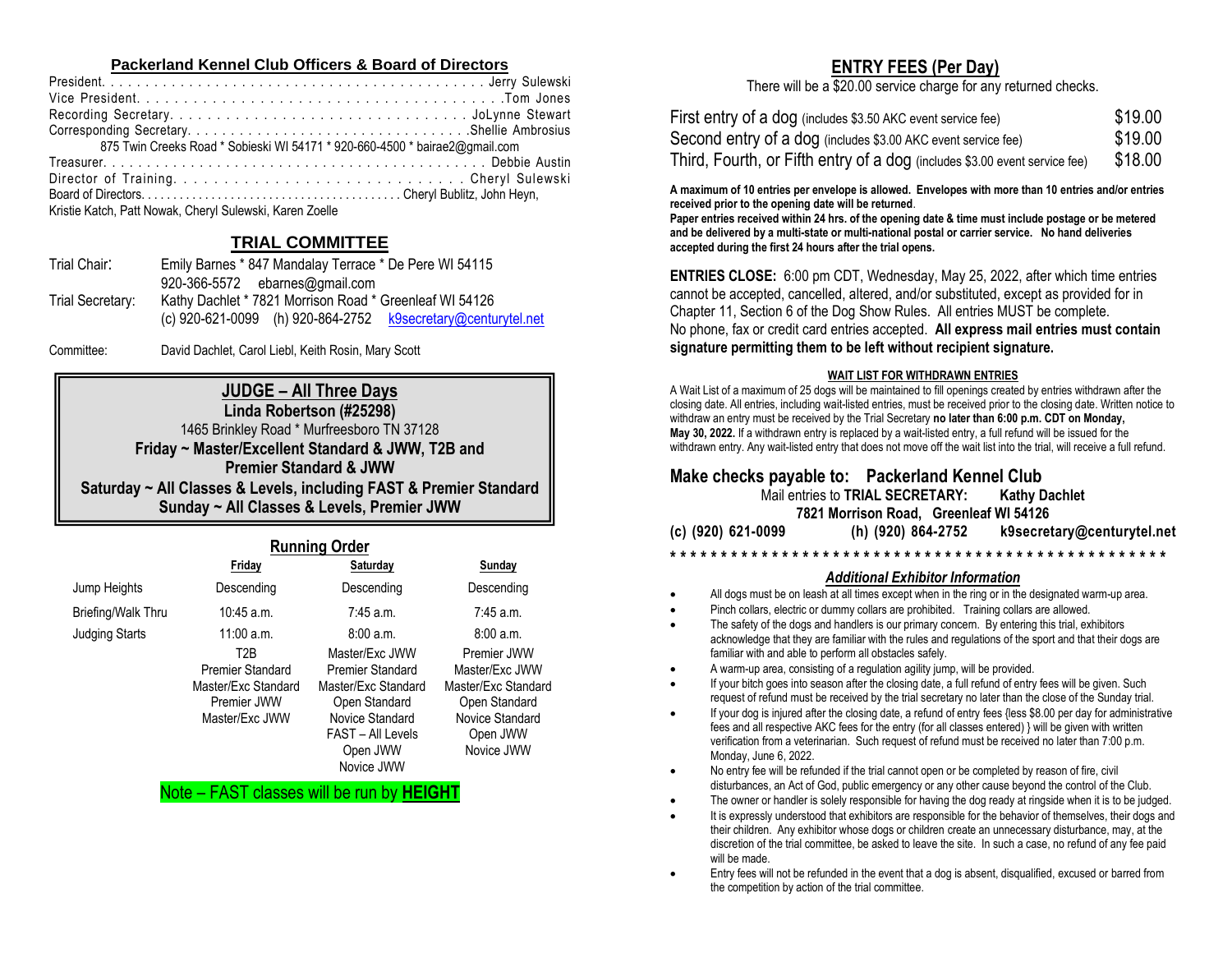#### *Regular & Preferred Agility Classes*

*The dog must be entered only in Regular classes or in Preferred classes, with no crossover between them being allowed at the same set of trials.* **Regular** Novice Standard, JWW & FAST and Preferred Novice Standard, JWW & FAST (divided classes A & B) **Regular** Open Standard, JWW & FAST and **Preferred** Open Standard, JWW & FAST **Regular** Excellent Standard, JWW & FAST and **Preferred** Excellent Standard, JWW & FAST **Regular** Master Standard, JWW & FAST and **Preferred** Master Standard, JWW & FAST **Regular** T2B and **Preferred** T2B

#### *Dogs Eligible to Enter*

This trial is open to all dogs over the age of 15 months that are registered with the AKC or that have AKC Limited Registration, are Purebred Alternative Listing/Indefinite Listing Privileges PAL/ILP registered or approved Foundation Stock Service (FSS) breeds, except bitches in season, aggressive dogs or dogs suffering from any deformity, injury or illness which may affect the dog's physical or mental performance. These events are accepting entries for Mixed Breed dogs enrolled in the AKC Canine Partners Program. Refer to Chapter 2 of the Registration and Discipline Rules for the listing of registerable breeds that may participate.

#### *Height Divisions*

Owners are responsible for entering the proper height division. REGULAR CLASSES - Handlers may opt to run in a *highe*r height division, but not in a division lower than their proper jump height. PREFERRED CLASSES handlers must run their dog in their eligible proper height.

| Jump Height Regular Classes          | Jump Height Preferred Classes | <b>Height at Withers</b> |
|--------------------------------------|-------------------------------|--------------------------|
| 8 inches                             | 4 inches                      | 11' and under            |
| 12 inches                            | 8 inches                      | 14' and under            |
| 16 inches                            | 12 inches                     | 18' and under            |
| 20 inches                            | 16 inches                     | 22' and under            |
| 24 inches                            | 20 inches                     | Over 22' -               |
| $\overline{\phantom{a}}$<br>$\cdots$ | $\sim$ $\sim$ $\sim$<br>.     |                          |

 *Dogs may NOT be entered in this height if they are 22 inches and under*

#### **24 inch Choice**

*Dogs may be entered at this height at their owner's discretion if their measurement is 22 inches and under at the withers. Dogs who measure into the 24" regular jump height division may not enter 24 Choice*

#### *Measuring & Height Card Information*

|                                    | When filling out the entry form, there is a section of the form for explaining | bur dog has       |
|------------------------------------|--------------------------------------------------------------------------------|-------------------|
| a valid jump height card or if you |                                                                                | <b>b</b> that the |
| Trial Secretary knd                | <sup>-l</sup> Judge Linda Robertson is a VMO and will be                       | <b>r</b> required |
| that a copy of your                | ີ measuring dogs. Face mask is mandatory while                                 | <b>Ithough</b>    |
| exhibitors are regul               | <sup>u</sup> the dog is being measured.                                        |                   |
| Additionally, if a me              | <b>Reprient STESPONSibility</b> to have their dog measured                     |                   |
|                                    | prior to running. Rey and Tor Agility Trials, Chapter 2, Section 4.            |                   |

#### *Entering a Mixture of Regular and Preferred Classes Within the Same Trial Weekend – Multiple Jump Heights Within the Same Trial Day*

Effective January 1, 2020, exhibitors may enter a mixture of both Regular and Preferred classes on the same trial day and/or during a trial weekend. For example, the same dog may now be entered in Regular FAST and/or T2B to finish up those titles while also entered in Preferred Master STD/JWW to start working towards their PACH at the lower height. Any mixture of Regular and Preferred classes is allowed.

Please note that if a dog qualifies in Regular Master Standard and Preferred Master JWW (or vice versa) on the same trial day, then NO Double Q shall be earned toward either the MACH or PACH title. The Double Q still requires that Standard Agility and Jumpers With Weaves be either both Regular OR both Preferred on the same trial day.

Additionally, within the same Regular or Preferred classes, a dog may now be entered in multiple jump heights within the same trial day. For example, the same dog may now be entered in 20-inch Master STD/JWW while also entered in 24C-inch Premier STD/JWW on the same trial day.

A separate entry form must be submitted when the same dog is being entered in a mixture of Regular and Preferred and/or different jump heights within the same trial weekend thereby clearly indicating which class(es) and/or jump heights belong together for each trial day of the weekend.

#### *Fix and Go On (FNG)*

FNG allows exhibitors to immediately reattempt an obstacle at any time while on course when the dog's performance of an obstacle is not to their expectation. This allows the dog to successfully complete the obstacle then finish the course or leave the ring on a positive note. Using FNG will result in a non-qualifying score.

Fix and Go On is not pre-entered; rather, it occurs during the course of the run.

#### *For Exhibition Only (FEO)*

FEO allows exhibitors to work with their dogs in a trial environment. FEO is only offered in the Time 2 Beat and FAST classes. Participation in FEO is non-qualifying.

FEO runs are treated as trial entries. The exhibitor must enter the class(es) (T2B and/or FAST) prior to the closing date, pay class entry fee(s) and the Trial Secretary must record the entry in the Trial Catalog as part of the results for that class. FEO does not need to be noted on the entry form; the handler will declare the day of the show.

Dogs may be entered in any jump height for FEO runs. If entered in an ineligible jump height, the team is committed to FEO for that run and must declare FEO on the start line. Day of show jump height changes are not allowed. Dogs may be entered in any level of FAST (Novice, Open, Excellent, Master). If the dog is not eligible for the level entered, the team is committed to FEO for that run and must declare FEO on the start line. Day of show level changes are not allowed.

The exhibitor must declare FEO in the ring prior to leading out. FEO may be declared earlier (ex. when checking in at the gate board).

Toys are allowed in the ring. Toys must be non-audible and may not leave the handler's hand. Toys that roll freely may not be used. Food/treats are not allowed in the ring.

FEO should be utilized for the benefit of the dog and not as a punitive correction. Harsh verbal and /or physical corrections shall not be tolerated. Any determination of harshness by the judge shall be immediately whistled and the handler will be dismissed from the ring. A judge must monitor the entire run. Judges can stop a run at any time.

#### *Obstacles & Course Familiarization*

Obstacles shall meet the specifications for obstacles in the current edition of Regulations for Agility Trials. Contacts & table are rubberized and weaves are 24 inches on center. Obstacle familiarization for Novice dogs will not be offered at this trial. Handlers in all classes are permitted to walk the course, without a dog, prior to the start of the class. A walk through will be held prior to each class in conjunction with the judge's briefing.

#### *Site Information*

Site is **INDOORS, in a heated/cooled building,** with foam mats (Great Mats Interlocking Agility Mats) over a concrete floor. The ring (100' x 85') will be enclosed where there are no rink boards.There is ample crating space in the same rink as the ring. Spacious parking for Motor Homes & RVs during the day; NO OVERNIGHT PARKING AT TRIAL SITE. Camping available at Brown County Fairgrounds (pending – due to the Fairgrounds being used as a COVID testing site) [~Camping | Brown County](https://www.brown.sd.us/department/fairgrounds/camping)

#### **NO FOOD OR BEVERAGES WILL BE AVAILABLE – PLEASE BRING YOUR OWN**

## **Directions to Cornerstone Community Ice Center**

#### **(Note: Neither GPS devices nor websites for mapping have the correct directions;**

#### **please use the directions below)**

- **From I-41:** Exit on Main Avenue (De Pere exit). Go west on Main Avenue approximately 3 miles. Cross  $\blacksquare$
- Packerland Drive about 1/4 mile; Main will dead end. Go left at the dead end to the Cornerstone Ice Center,
- $\blacksquare$ which will be on the right-hand side of the road
- $\blacksquare$ **From South ( I-43)**: Exit Hwy 172 West Hwy 172 West to Packerland Drive. South (left) on Packerland Drive
- $\blacksquare$ to Fernando Drive. Right on Fernando. Facility will be on your right.  $\blacksquare$
- **From West (Highways 29 & 54):** Go to I-41 South to Hwy 172 West (Airport Drive). Turn Right on Hwy
- п 172/Airport Drive to Packerland. South (left) on Packerland Drive to Fernando Drive. Right on Fernando. п
- Facility will be on your right.

#### ----------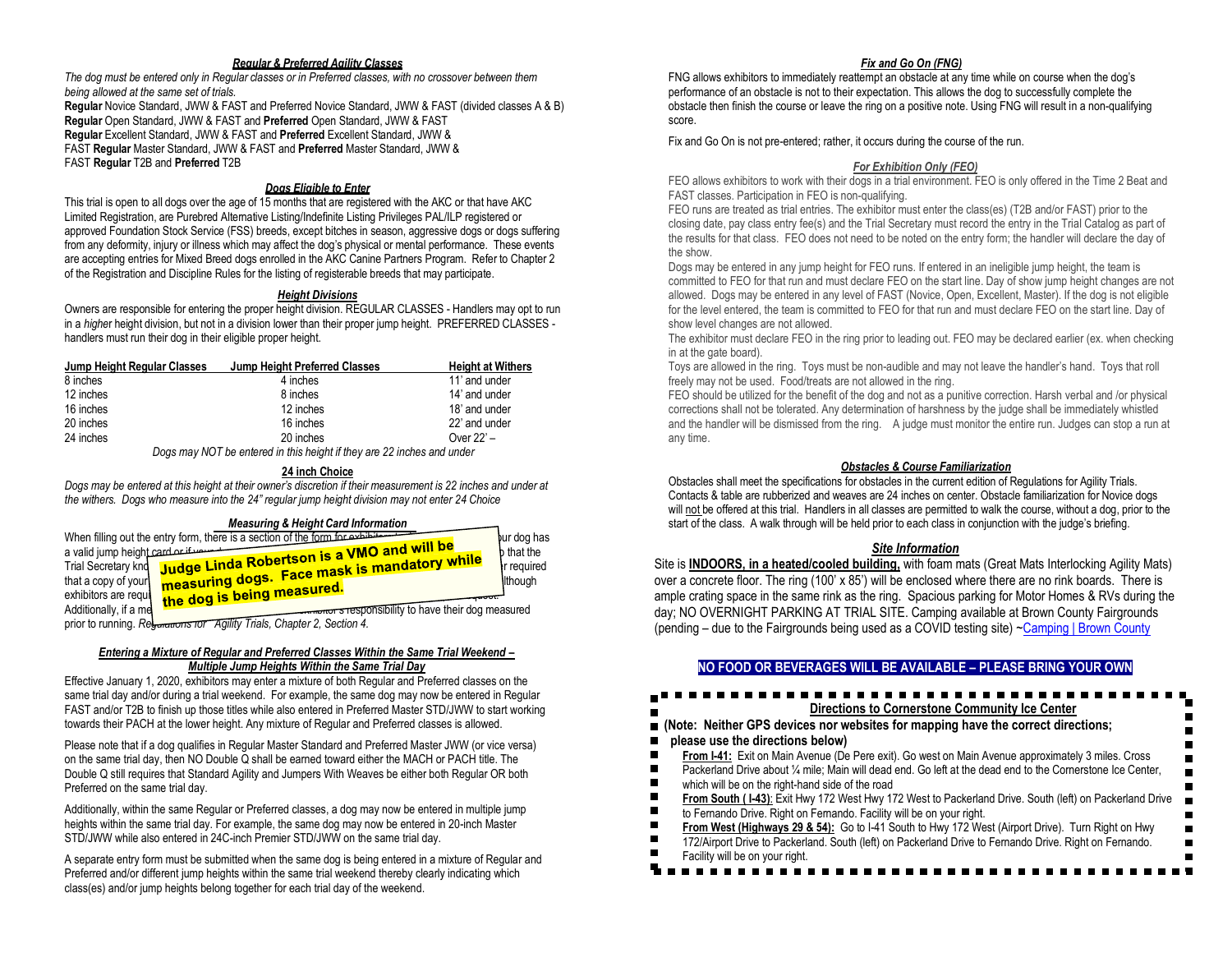### **MOTELS**

The following motels state they accept WELL-BEHAVED dogs and owners. Please keep them clean. All motels are approximately within 20 minutes of the trial site.

|                            | AmericInn Lodge & Suites 2032 Velp Avenue; Green Bay WI 54303                                         | (920) 434-9790 |
|----------------------------|-------------------------------------------------------------------------------------------------------|----------------|
| \$5 per pet, per night     |                                                                                                       |                |
|                            |                                                                                                       |                |
|                            | AmericInn Lodge & Suites 2628 Manitowoc Road; Green Bay 54311                                         | (920) 964-0177 |
| \$20 per stay              |                                                                                                       |                |
| Baymont Inn                | 2840 S. Oneida Street; Green Bay WI 54304                                                             | (920) 494-7887 |
|                            | One pet only - Mention pet room and fee included in cost \$10 per night                               |                |
| Comfort Inn                | 2841 Ramada Way; Green Bay WI 54304                                                                   | (920) 498-2060 |
|                            | \$20 per pet, per night. Can't stay longer than 3 days at a time                                      |                |
|                            | Country Inn & Suites 2945 Allied Street; Green Bay WI 54304                                           | (920) 336-6600 |
|                            | Reserved Block of Rooms - \$79.00 per night (no pet fee) - Reserve by May 2 - Mention Packerland Club |                |
|                            | Motel 6 (small pets) 2870 Ramada Way; Green Bay WI 54304                                              | (920) 499-3599 |
| No additional fee for pets |                                                                                                       |                |
| MyPlace                    | 2220 Holmgren Way; Green Bay WI 54304                                                                 | (920) 569-0540 |
| \$10 per pet, per night    |                                                                                                       |                |
| Super 8                    | 2868 S. Oneida Street; Green Bay WI 54304                                                             | (920) 494-2042 |
| \$15 fee per stay          |                                                                                                       |                |
|                            |                                                                                                       |                |

#### **VETERINARIAN ON CALL (24-hour service)**

BluePearl Pet Hospital – Green Bay 2141 Lime Kiln Road, Green Bay WI 54311 (920) 494-9400

**Exhibitors should follow their veterinarians' recommendation to assure their dogs are free of internal and external parasites, any communicable diseases, and have appropriate vaccinations. Wisconsin laws require dogs over 4 months of age to have current Rabies vaccination.** 

#### *Prizes & Awards*

Rosettes will be awarded to the 1<sup>st</sup> through 4<sup>th</sup> place dogs in each jump height in each class. Qualifying ribbons will be awarded to all dogs receiving a qualifying score. Dogs must qualify to receive placement rosettes. Prizes will be given for new titles (rosette & hand towel) and Double Qs [Can Cooler or Rosette (exhibitor choice)] (Master level only). Triple Q ribbon. MACH/PACH bar & rosette and towel will be awarded to those earning a MACH/PACH. PAX bar & rosette and towel will be awarded to those earning a PAX. All prizes must be claimed the day of the show – none will be mailed.

## **Volunteer Worker Sign-Up Form**

**Will be available online at WeJoinIn.** 

**<https://www.wejoinin.com/plindsley@new.rr.com>**

**We need your help in ensuring the success of these trials. Please volunteer to help us by signing up to work. Your generosity is greatly appreciated** ☺

### **Move-Up Regulations & Form**

Dogs may be moved up to a higher class at the request of the owner, as a result of qualifying for an agility title. However, written notice (regular mail or e-mail) must be given to the Trial Secretary **no later than 6:00 p.m. CDT on Monday, May 30, 2022. Day-to-day move ups will be allowed if received before the close of the Friday or Saturday trial** (award of ribbons for the last class of the day will be considered the close of the trial). Move-ups will be added to the end of the running order of the class they move up to and every effort will be made to accommodate handlers running multiple dogs in the same class.

**No verbal changes will be accepted. Written requests must include the information listed below.**

**Please note that if you do request a move up from a** *Novice A class to Open***, prior to the closing date of this trial, AKC regulations state any other class you may be entered in needs to be moved to the Novice B class. A dog which has been entered in Novice A, but is ineligible due to restrictions on the dog or handler, may be moved to Novice B under the following conditions: The request must be made in writing and presented to the trial secretary at least 30 minutes prior to the start of the trial AND the request must state the reason and justification for the move.**

Fill out one form **per dog** and send to the Trial Secretary [mailed to standard (7821 Morrison Rd, Greenleaf WI 54126) or e-mail address (k9secretary@centurytel.net)]. Forms must be received by 6:00 p.m. CDT Monday, May 30, 2022. This change form is only for dogs whose entries have been accepted for the Packerland Kennel Club agility trials on June 3-5, 2022.

| AKC Registered Name: Name: Name: Name: Name: Name: Name: Name: Name: Name: Name: Name: Name: Name: Name: Name: Name: Name: Name: Name: Name: Name: Name: Name: Name: Name: Name: Name: Name: Name: Name: Name: Name: Name: Nam<br>AKC Registration #: AKC Registration #: |          |                                                          |      |             |  |
|---------------------------------------------------------------------------------------------------------------------------------------------------------------------------------------------------------------------------------------------------------------------------|----------|----------------------------------------------------------|------|-------------|--|
|                                                                                                                                                                                                                                                                           |          |                                                          |      |             |  |
| Owner(s):                                                                                                                                                                                                                                                                 |          |                                                          |      |             |  |
| Height Division: 4" 8" 12" 16" 20" 24" 24" Choice                                                                                                                                                                                                                         |          |                                                          |      |             |  |
|                                                                                                                                                                                                                                                                           |          | Please Circle Appropriate Selections on <b>EACH</b> Line |      |             |  |
| Division:                                                                                                                                                                                                                                                                 |          | Regular or Preferred                                     |      |             |  |
| Class:                                                                                                                                                                                                                                                                    | Standard | <b>JWW</b>                                               |      | <b>FAST</b> |  |
| Day: the control of the control of the control of the control of the control of the control of the control of the control of the control of the control of the control of the control of the control of the control of the con                                            | Friday   | Saturday                                                 |      | Sunday      |  |
| <b>Current Entry:</b>                                                                                                                                                                                                                                                     | Nov A    | Nov A or B                                               | Open | Exc         |  |
| Move To:                                                                                                                                                                                                                                                                  | Nov B    | Open                                                     | Exc  | Master      |  |